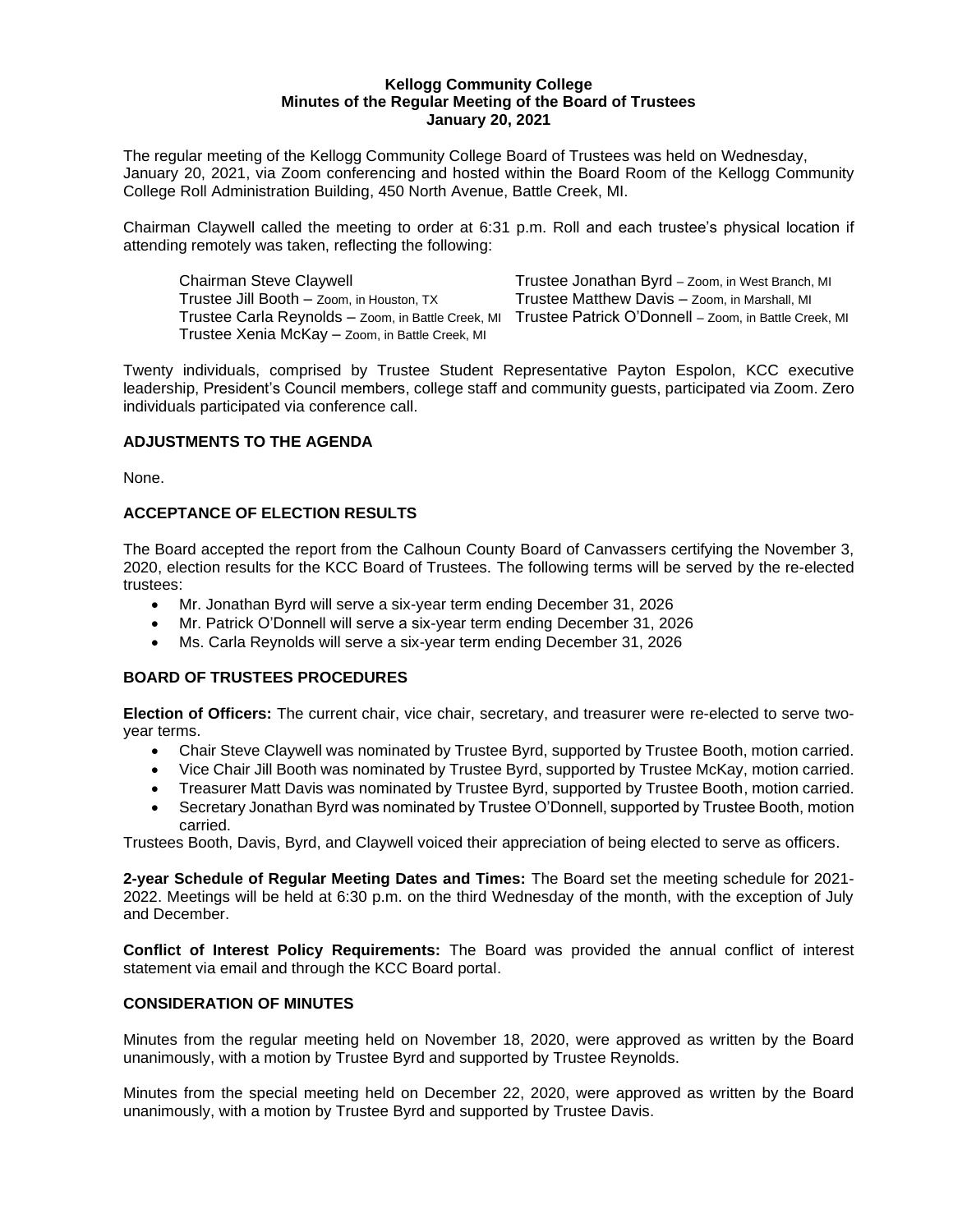#### **PRESIDENT'S REPORT**

**Grant Funding:** Dr. Dennis Baskin, Dean, Workforce Development, highlighted features of the \$3 million iACT grant from the W.K. Kellogg Foundation, and the reauthorized and federally funded Perkins V grant, both recently awarded to the College. Ms. Holly McKee, Director, Center for Student Success, apprised the Board on the 5-year federal TRIO student and support services grant.

**Spring 2021 Registration Activity:** Dr. Kay Keck, Vice President for Student and Community Services, shared enrollment has made a slight improvement. Enrollment remains around -19%, but there has been an increase in headcount by 5%. The Future for Frontliners program elicited 3000 applicants, of which 2000 were not eligible per the State of Michigan's requirements, and 560 are now enrolled for the Spring semester at KCC. Ms. Nikki Jewell, Dean, Enrollment Services and Financial Aid, answered questions from the Board regarding the ineligibility of the 2000 students, who were filtered out by the State. Most ineligible students had issues with FAFSA requirements or needed wage verification as requested by the State.

**Campus Reopening:** The Vice President for Strategy, Relations, and Communications, Eric Greene, celebrated the zero new cases and quarantine count this week, and stated the Campus Reopening Team (CRT) is beginning to think about the ability to possibly relax some of the restrictions currently in place as case counts drop state-wide. Most courses began online this semester, but some hybrid courses may begin in-person instruction early February.

**Higher Learning Commission (HLC) Update:** Dr. Paul Watson, Vice President for Instruction, presented the College's progress on the assurance arguments as the College proceeds towards an October 2021 site visit. In February and March, he will present the criteria to the Board in greater detail.

**Ahead of the Curve Strategic Plan:** President Adrien Bennings informed the Board of the strategic plan development for building the balanced scorecard for the College. She has tasked College teams to build goals and objectives in alignment with the strategic plan, and has a goal to present the institution's building blocks to the Board in June.

**Updated Charters:** The Online Course Development Committee, Academic Cabinet, Assessment Committee, and Retirement Plan Oversight Cabinet (RPOC) charters were provided to the Board. Chief Financial Officer, Rick Scott, presented additional information regarding the purpose of the RPOC, which will formalize the oversight of the College's defined contribution plans, including plan improvements and monitoring portfolio performance and associated fees.

**Infrastructure, Planning, and Sustainability (IPS) Council Update:** IPS co-chairs Brad Fuller, Director, Institutional Facilities, and Greg Colegrove, Chief Information Officer, shared plans for an LED lighting upgrade campus-wide, an expansion to the dental clinic, improvements to the Schwarz and Severin buildings, and modifications to classrooms originating online instruction.

**KCC Foundation:** Executive Director Teresa Durham presented 2020 year-end information on the Foundation's financial status, highlighted recent fund establishments and large donations, and shared the International Studies scholarship fund has been renamed after Carol Ott. Trustee Byrd voiced his gratitude to Teresa for the work on the Carol Ott scholarship. Videos created by scholarship students for donors are available on the Foundation website for viewing.

**Scholarships and Grants:** President Bennings reported the College received \$24,947.95 in scholarships and grants over the past two months, with a 2020-21 fiscal year-to-date total of \$254,998.11. The monthly total indicates a decrease of \$29,287.05 from the same period year-ago.

#### **BOARD REPORTS AND REQUESTS**

Trustee O'Donnell thanked Student Representative Payton Espolon for her work with the student organization, KAB, and the festive contest she ran in December.

Chairman Claywell thanked all involved in the very successful General Session held earlier in January.

#### **CITIZEN/STAFF REQUESTS AND COMMENTS**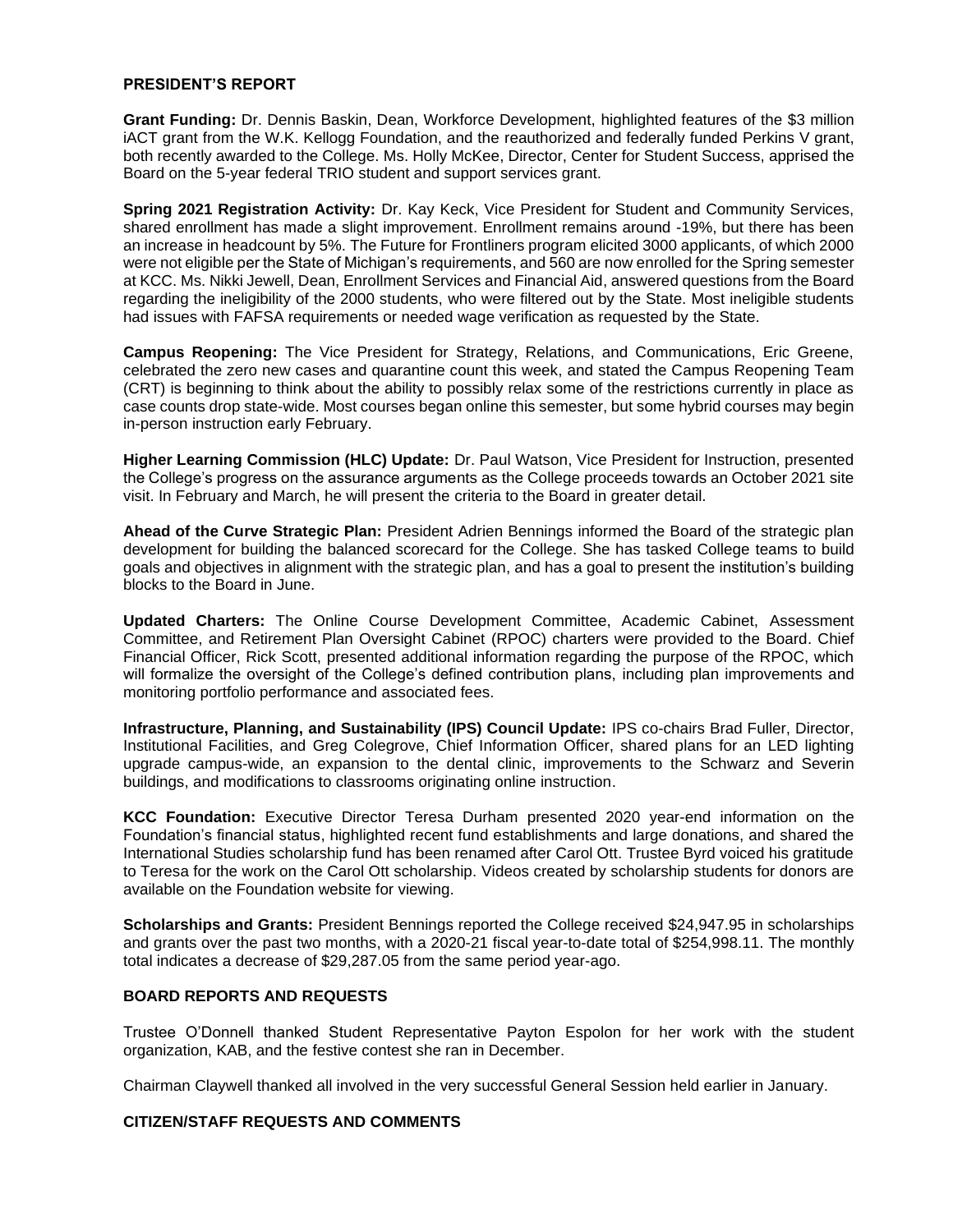None.

# **ACTION ITEMS**

**LED Lighting Upgrade:** With a motion by Trustee Byrd, supported by Trustee Reynolds, the Board unanimously approved the recommendation to upgrade campus lighting.

**Letter of Agreement with Kellogg Faculty Association (KFA):** With a motion by Trustee Byrd, supported by Trustee Reynolds, the Board unanimously approved the letter of agreement with the KFA for the 2022- 23 academic calendar.

**Financial Statements:** With a motion by Trustee Byrd, support by Trustee Reynolds, the Board unanimously approved the financial statements for the months of November and December 2020.

**Personnel Items:** The following personnel items were reviewed by President Bennings and approved unanimously by the Board, with a motion by Trustee O'Donnell, supported by Trustee McKay. Trustee Davis recognized Becky Gallimore for her years of service to the College as well as to the Board.

#### *New Employees*

| Andrew Fleming                       | <b>Assistant Athletic Director</b><br>(effective January 11, 2021; Administration, Manager 2, 2019-2020 annualized<br>salary \$60,508)                                              |  |  |
|--------------------------------------|-------------------------------------------------------------------------------------------------------------------------------------------------------------------------------------|--|--|
| Dean Alcorn                          | Department Assistant, Morris Library (PT)<br>(effective January 11, 2021; Support Staff, PG12, step 3, 2019-2020 hourly rate<br>\$17.99                                             |  |  |
| Grace Wentworth                      | Executive Assistant to the Vice President of Student and Community<br>Services<br>(effective December 15, 2020; Administration, Manager 2, 2019-2020 annualized<br>salary \$56,500) |  |  |
| Nathan Swords                        | Instructor, Communication<br>(effective January 8, 2021; Faculty, Master +30 lane, step 3, 2019-2020 annualized<br>contract salary \$58,829)                                        |  |  |
| Trina Hegedus-Wimsatt                | Instructor, Mathematics<br>(effective January 8, 2021; Faculty, Master lane, step 1, 2019-2020 annualized<br>contract salary \$50,615)                                              |  |  |
| KellyAnn Garthe, PhD                 | Instructor, Nursing Education (temporary SP21)<br>(effective January 8, 2021; Faculty, Master +60 lane, step 10, 2019-2020<br>annualized contract salary \$84,044)                  |  |  |
| <b>Position Transfer/Appointment</b> |                                                                                                                                                                                     |  |  |

| John Jones     | Director, Institutional Compliance Reporting<br>(effective December 21, 2020; Administration, Director 1, grandfathered<br>classification and salary, 2019-2020 salary \$87,112) |  |  |
|----------------|----------------------------------------------------------------------------------------------------------------------------------------------------------------------------------|--|--|
| Jennifer Ridge | Specialist, Library Access Services<br>(effective January 4, 2021; Support Staff, PG13, step 5, 2019-2020 hourly rate<br>\$23.03                                                 |  |  |
| Vicki Rivera   | Chief Human Resources Officer<br>(effective February 3, 2021; Dean 1, 2019-2020 annualized salary \$96,498)                                                                      |  |  |